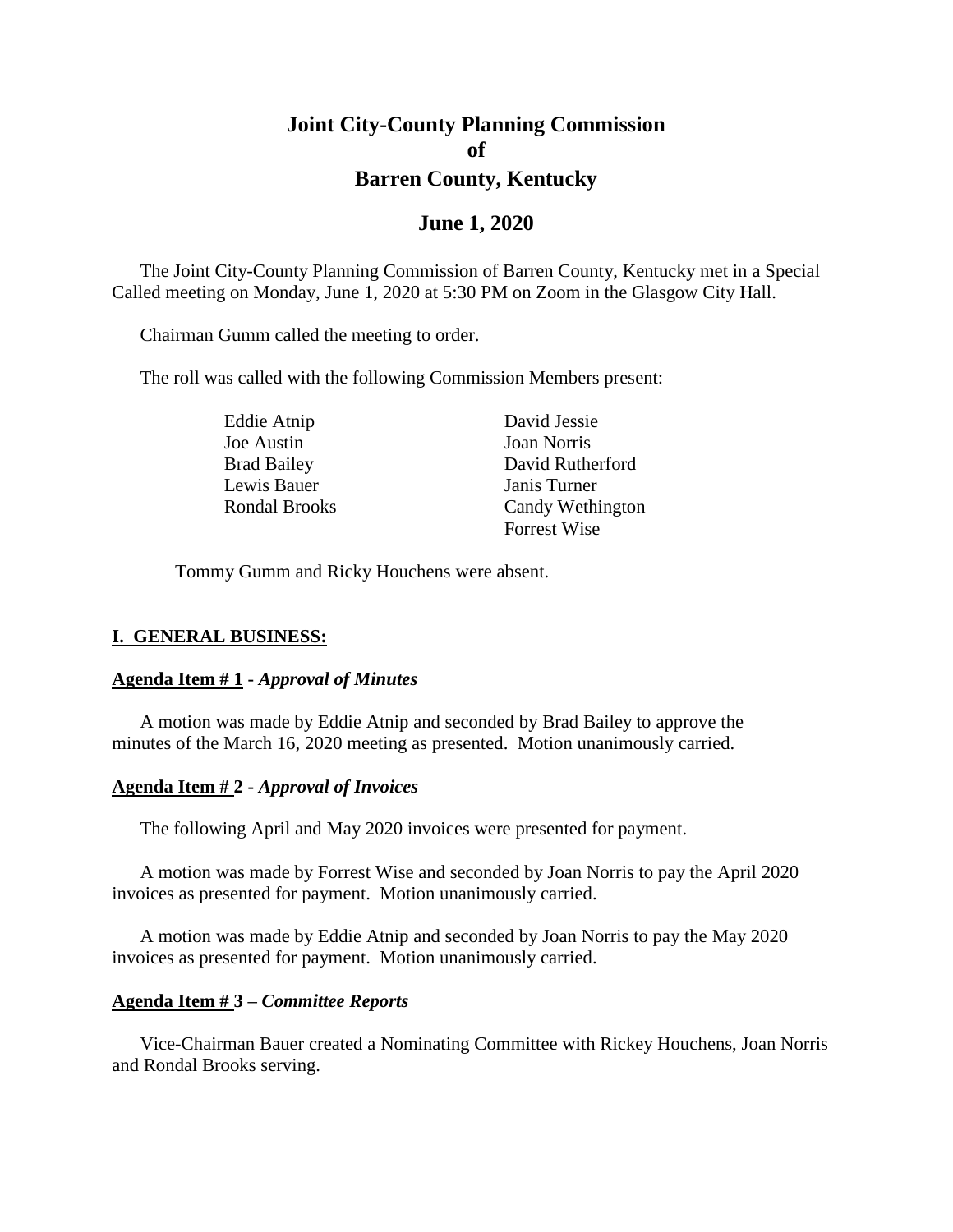Page Two June 1, 2020

#### **Agenda Item # 4 -** *Treasurer's Report*

The bank balance as of March  $31<sup>st</sup>$ , 2020 was \$45,626.27. Deposits in the amount of \$3,785.00 consisted of: \$3,610.00 from Barren County fees and \$175.00 for fees from the City of Glasgow.

The bank balance as of April  $30<sup>th</sup>$ , 2020 was \$36,683.41. Deposits in the amount of \$2,025.00 consisted of: \$1,875.00 from Barren County fees and \$150.00 for fees from the City of Glasgow.

#### **Agenda Item # 5 –** *Director's Report*

Kevin Myatt, Planning Director, told the Commission that there are some preliminary discussions with Chris Shirley on road development and subdivision regulations and at the next meeting in July, there should be some further discussion on how to proceed.

#### **II. SUBDIVISION:**

**1. 060120-01-B – Agricultural Application for Division of Real Estate** *– Carlton & Ann Bruce Botts, Applicant/Owner – 1 Tract – 5.000 +/- Total Acres – Property located approximately six hundred fifty (650') feet northeast of the New Salem Road and Woodson Way intersection and approximately two thousand three hundred and thirty (2,330') feet northwest of the New Salem Road and H Miller Road intersection – Barren County – Plans prepared by Pride Land Surveying*

Staff Findings:

- 1. As indicated on the Agricultural Application (Attachment A), the proposed tract is being divided for agricultural use, as defined in KRS 100.111(2), and does not comply with the Subdivision Regulations of Barren County.
- 2. Attachment B shows the general vicinity of the proposed Agricultural Exemption. It is located approximately six hundred fifty (650') feet northeast of the New Salem Road and Woodson Way intersection and approximately two thousand three hundred and thirty (2,330') feet northwest of the New Salem Road, a State maintained roadway and H Miller Road intersection, a County maintained roadway.
- 3. The proposed division takes place along an existing right-of-way, see Attachment C, Property Photos Map. The existing sixty (60') foot right-of-way is shown in plat book 8, page 823 (signed & recorded on March  $15^{th}$ , 1988) and plat book 18, page 196 (signed & recorded on April 20<sup>th</sup>, 2006) (Attachment D) which connects to New Salem Road, a State maintained roadway.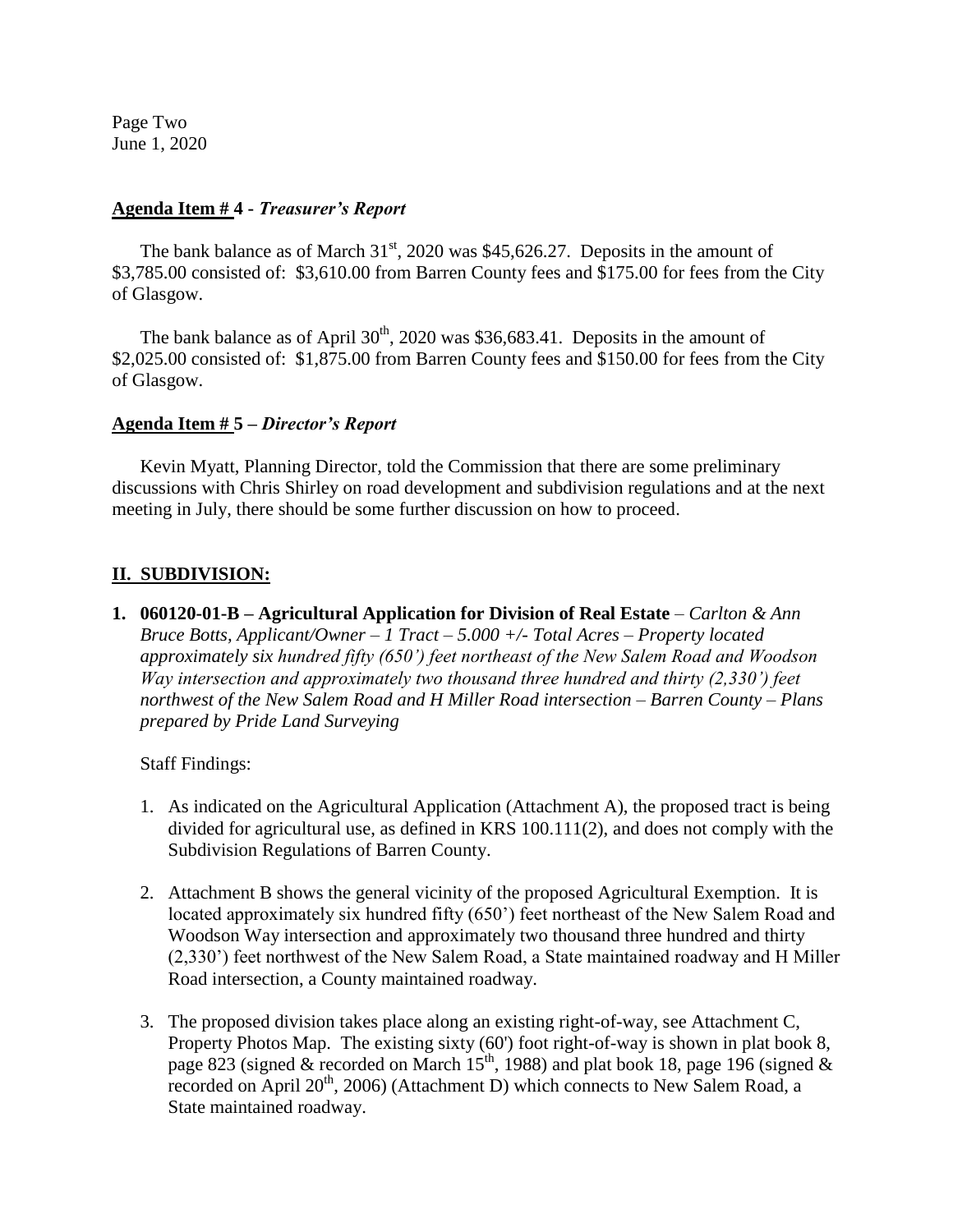Page Three June 1, 2020

- 4. Attachment E is the aerial photo map of the proposed tract and existing vehicular way.
- 5. Attachment F is a survey showing the proposed tract. The Agricultural Exemption (see Proposed Plat) contains 5.000 +/- total acres total acres in one tract.
- 6. KRS 100 exempts any division of a parcel of land into a tract of at least five (5) contiguous acres in size for the purpose of agricultural use, as defined in KRS 100.111(2), and not involving a new street or vehicular way, as defined in KRS 100.111(20) and (22), from the requirements of the Subdivision Regulations.
- 7. Future land use of the property is limited to agricultural use only and any further subdivision or development will be restricted until the proposed division complies with the applicable rules and regulations of the Joint City-County Planning Commission.

A motion was made by Eddie Atnip and seconded by Joan Norris to approve the application for Agriculture Division of Real Estate for Carlton Botts, Applicant/Owner, for the property located approximately six hundred fifty (650') feet northeast of the New Salem Road and Woodson Way intersection and approximately two thousand three hundred and thirty (2,330') feet northwest of the New Salem Road and H Miller Road intersection because the proposed division does meet the minimum standards set forth in KRS Chapter 100.111(2)(20)(22) and evidence in the Application supports division for Agriculture use only and is not intended for residential development. Motion unanimously carried.

# **III. DEVELOPMENT:**

**1. 060120-01-G – Preliminary Development Plan** *– Ken Ford, Applicant/Owner(s) – Glenview Development – 3.17 +/- Total Acres – Corner of Glenview Drive and Scottie Drive Intersection – Glasgow – Plans prepared by American Engineers, Inc.*

### Staff Findings:

- 1. Currently the subject property is located within an R-4 (Medium Density Multi-Family) District.
- 2. The existing tract of land contains 3.17 total acres with 2.50 total acres being disturbed. The majority of the site slopes to the south-southwest, see Sheet C-2.0.
- 3. As shown on Sheet C-3.0 the Applicant is proposing the construction of a total of 28,800 square feet in eight new buildings.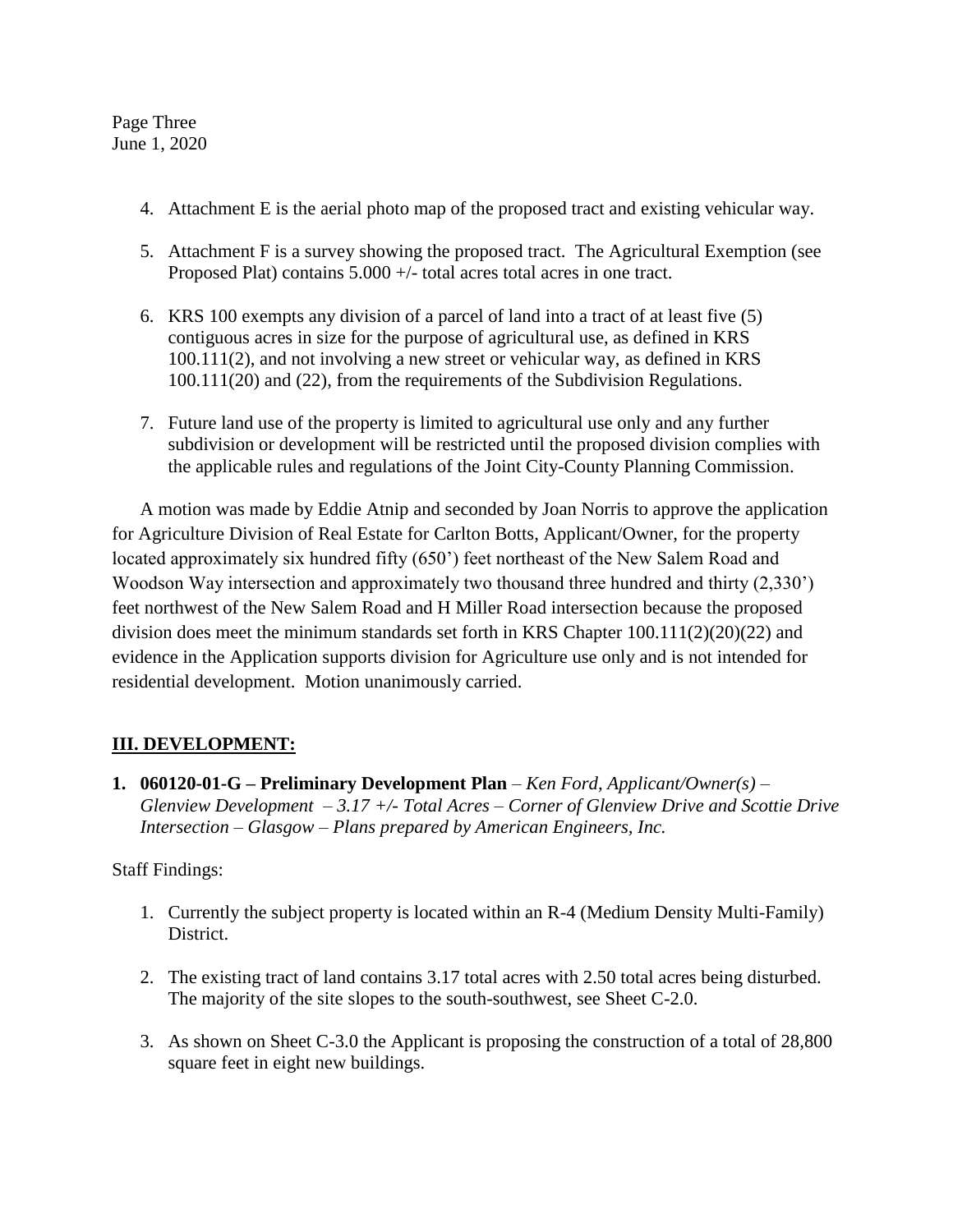Page Four June 1, 2020

- 4. Section 158.400(1) of the Glasgow Zoning Ordinance requires a place of dwelling to provide two (2) spaces for each unit. The minimum required parking spaces is ninety six (96); the applicant is providing ninety six (96) spaces. ADA requirements require six (6) handicap spaces; the applicant is providing six (6).
- 5. Sheet C-4.0 is a detailed proposed grading sheet for the development.
	- A. As shown on the plans storm water runoff is to drain via sheet flow to three separate proposed retention basins located to the north, west and south of the property.
	- B. Drainage/Runoff from the eastern side of development is to be via a proposed ditch line running the length of the property.
	- C. Sheet C-4.0 also shows the pre and post drainage and runoff calculations show a coefficient increase of 0.29 resulting in the need of the proposed basins.
	- D. The proposed entrance shown
- 6. The Planning Commission granted a zone change for the subject property on November  $21<sup>st</sup>$ , 2005, Agenda item #101705-01-G and a Binding Element was placed on the property that no entrances will be permitted on Scottie Drive and only three (3) entrances will be permitted onto Glenview Drive. The proposed entrance from this development will be one (1) of the allowed entrances onto Glenview Drive.
- 7. Sheet C-4.0 shows a proposed new access roadway and grading. This access must be at least one hundred (100') feet from the intersection of Glenview Drive and Scottie Drive and is subject to approval by the City of Glasgow Department of Public Works.
- 8. A storm water maintenance agreement has been signed with the City of Glasgow Stormwater Coordinator.
- 9. Sheet C-5.0 shows Erosion Control measures implemented during the sites initial development by phasing.
- 10. This site is to be serviced by two (2) proposed fire hydrants to be located as discussed and approved by the City of Glasgow Fire Chief.

Staff Recommendation:

It is the Staff's recommendation of approval of the Preliminary Development Plan subject to the following conditions: adequate soil erosion and sedimentation control measures, shown on